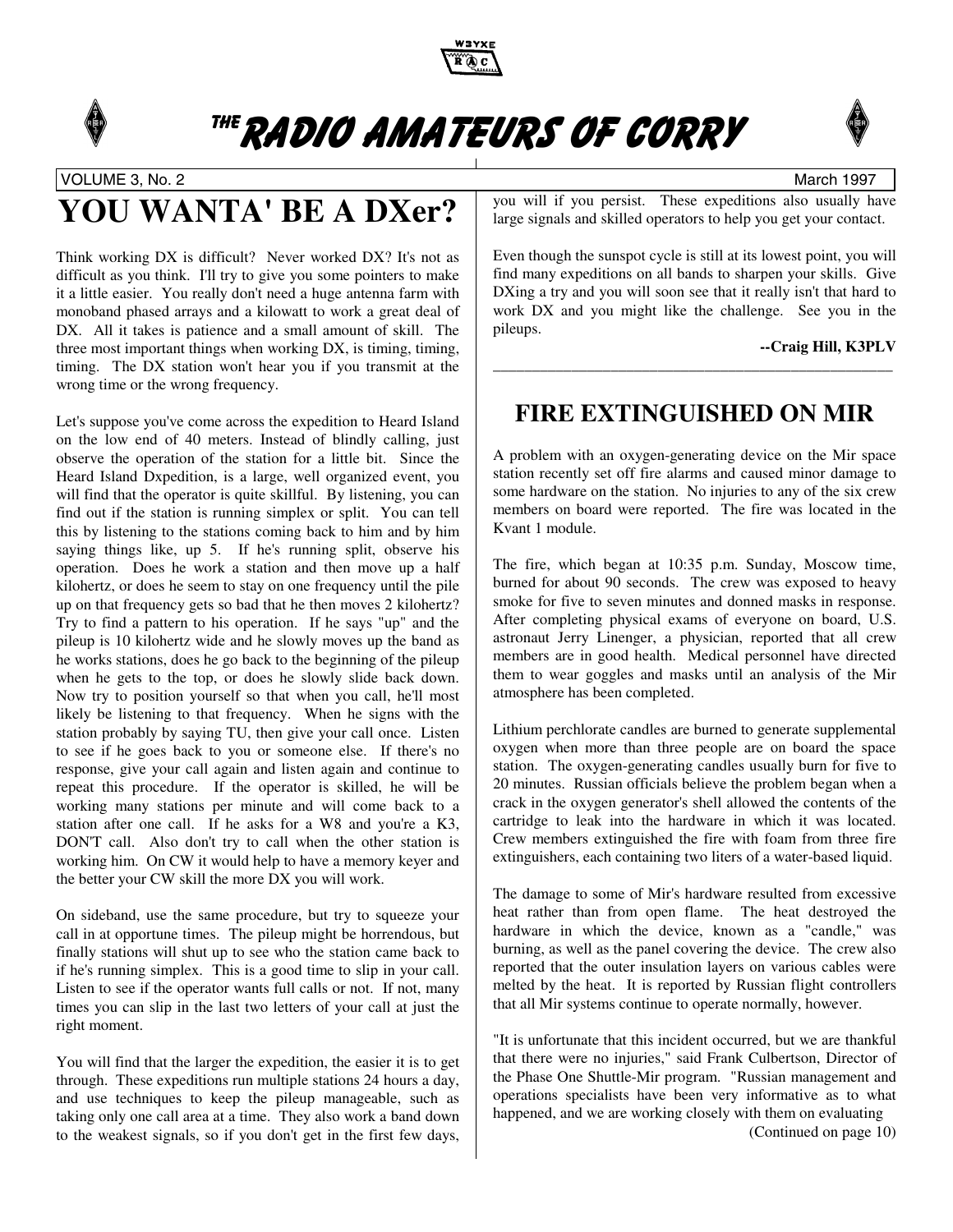this page will contain the front page of "alphabetized by call" roster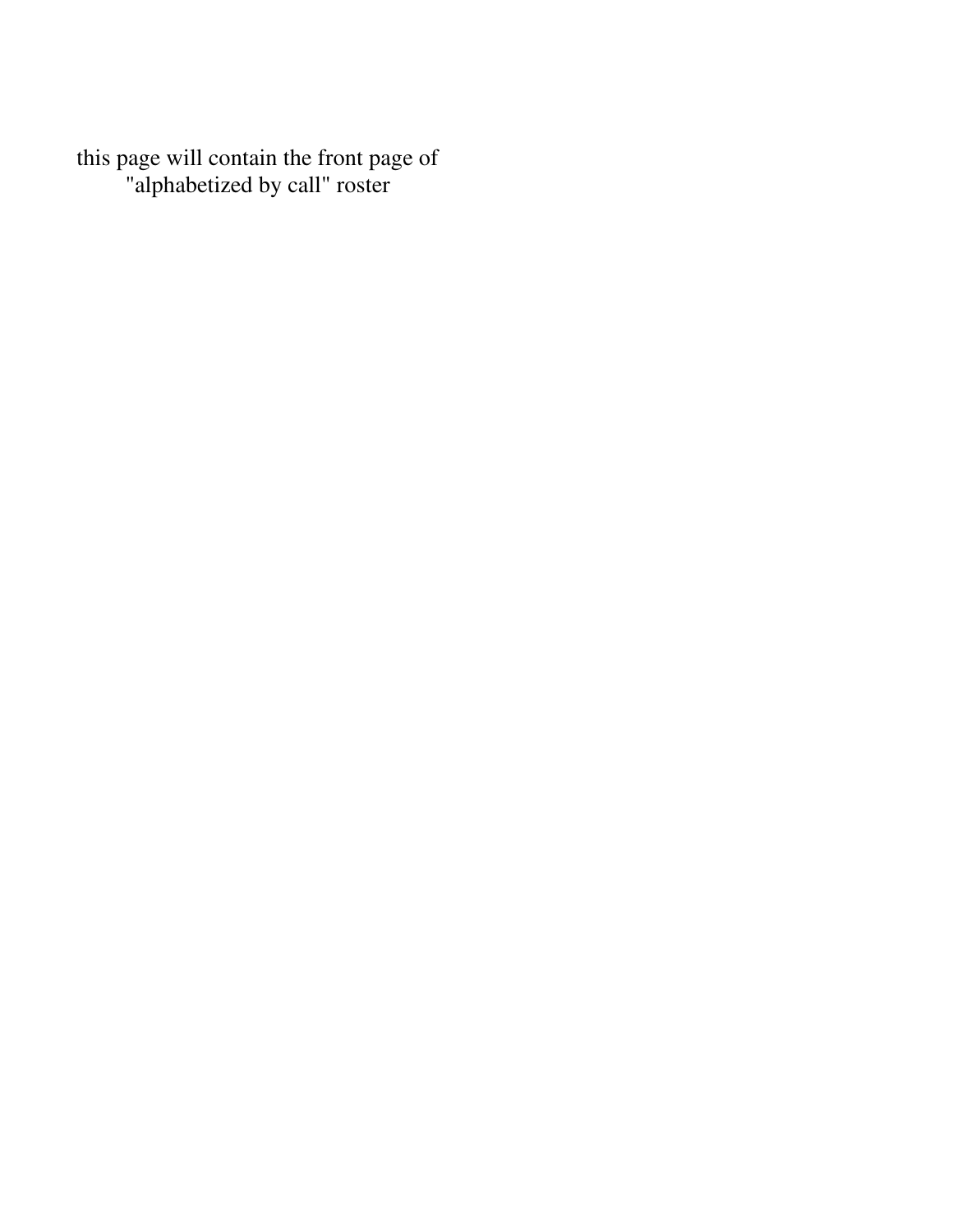## **GET THOSE QSL's**

Several people have commented about how lucky I am to get so many QSL cards in the mail. Actually, there is no luck to it. I make it happen that way. I like to get mail from far away and exotic places and I like to paper my walls with QSL cards. It is part of the hobby of amateur radio.

If you want to get QSL cards, first you have to work the stations. You can't do that from in front of the boob tube. you have to get on the air. Once you make contact, no matter what mode your using, you have to be courteous. You have to share with the other Ham a few facts about where you live, what you do for a living, what is the culture of the community you live in. Most Ham's are in the hobby to explore places they have never been to and may never see in person. You should also express an interest in the things they share with you. Remember, most Ham's like to brag about their equipment, their families, their community. That's why they are called Ham's.

Now that you have a few successful QSO's in your log book, lets see how we go about getting a QSL card from the people you have talked to. There are certain rules to follow. I have never seen them written down any where but I have listened to bits and pieces of information I have heard from successful ham operators, especially those who go after DX. I shall attempt to list these rules in the hope that they will help you get a very high percentage of returns on QSL's like I do.

- 1. Keep a log book. I know it is no longer required but it is fun to look back at all the stations you have worked. you can also keep track of who you have sent QSL cards to and who you have received them from. You can also make notes on things you want to remember about the QSO in the comments column.
- 2. Fill out you QSL's at the end of each operating session. That way the information you exchanged is still fresh in your mind and it is easy to write personal comments on the card. A week later you will have problems with what comments to make.
- 3. Make your own QSL cards good looking. Whether you design them yourself or have them done by someone else, make sure they stand out on a wall full of cards. Don't use the same format as every body else. Stop and think about it. when you get a really sharp looking QSL, you are usually eager to answer it aren't you?
- 4. Use stickers and club emblems on your card, but don't clutter the card with too many. One or two is enough. Use an emblem that is internationally known such as the ARRL emblem , the FISTS CW CLUB emblem or QCWA emblem .
- 5. Put all the pertinent information to confirm the QSO on the front of the card. Also your county and QRA grid locator should be on the front. Save the entire back of the card for your personal note to the other operator.
- 6. Always, I say again, ALWAYS write a personal note on the back of the card. If he has a good signal, tell him so. If she has a good fist on CW, tell her so. Comment on how you enjoyed the QSO. If you run out of anything else to say, tell them what your rig, antenna and power are. but skip these things if you have good comments to make. The other Ham knows you bought your equipment the same as he did. I often give my age and how long I've been a ham on the back of the card too. Sign your note with "73" and your name, and don't forget to write "PSE QSL" in the lower left-hand corner, or "QSL TNX" if you have already received their card.
- 7. Get yourself a call book, or use one of the packet servers that will give you the name, address, and QSL manager of any station you talk to. That way you can get the QSL card into the mail within a day, and it will arrive before the other station forgets the QSO. Remember, his memory isn't any better than yours. If you wait a week, he probably won't know what to write for comments and will let it slide.
- 8. Never, ever, mail a QSL card as a post card. Put it in an envelope and send it first class. What the postal service does to a QSL card not in an envelope should rank right beside wife beating. If possible, have someone with a laser printer print a bunch of custom envelopes for you. Make them sharp looking. It will save you time if you don't have to write your return address on each envelope. When you write the other operators address, start it with "Amateur Radio Station WXXXX" then his name and address printed clear enough that even a postal worker can read it.
- 9. When you buy stamps for QSL cards, ask the post office for "commemoratives". Never use plain Jane, generic stamps. You want to catch the eye of the other ham as he sorts through the pile of mail he just took out of the mailbox. If your letter looks sharp enough he may open it first!
- 10. When you work a lot of DX, use the outgoing and incoming QSL bureau's. If you try to mail direct to these people it will cost you 60 cents per shot for airmail postage. You can keep peace in the family and save the price of your ARRL subscription quickly by using these services. It makes little sense to spend 60 cents to mail QSL's to Spain when you already have ten Spanish QSL's on your wall.
- 11. The station you just worked on Nevis Island is a different story though. He is a rare one that you have never worked before and requires special handling. In this case you send your QSL in a no. 10 business envelope with AIR MAIL or PAR AVION stamped on the envelope and remember to use your best commemorative stamps.
- 12. The rare DX may also be using a QSL manager. IF so send your card to the QSL manager, NOT the DX.
- 13. To increase the chances of getting a reply from the rare DX, send him a self-addressed air mail envelope. Enclose one or two IRC's (International Reply Coupons) which he can use to purchase return postage in his country. Most rare DX countries are poor and the IRC's will make a difference. IRC's can be purchased at any post office for a little over a dollar, a small price to pay for that rare one on your wall.
- 14. Many good DXer's also include a post card showing the country and culture they live in. I keep my eye open for such cards and always have a few on hand. Some DXer's include expired phone cards or postage stamps from their country. I even got some travel posters from Cuba written in Spanish. Remember, any edge you use increases your chance of getting a return card.
- 15. When sending QSL cards to foreign countries, do not put the DX call sign or the fact that he or you are a amateur operator on the envelope. This announces to their postal workers that there might be money or other goodies inside. Simply use names and addresses on DX. Remember to use security envelopes as well.

I hope these rules of QSLing are of help to you and I hope that a year from now you can look up at a wall full of great looking QSL cards from all over the world. Just remember, YOU make it happen!

**--Bob Swarm, K3CKO**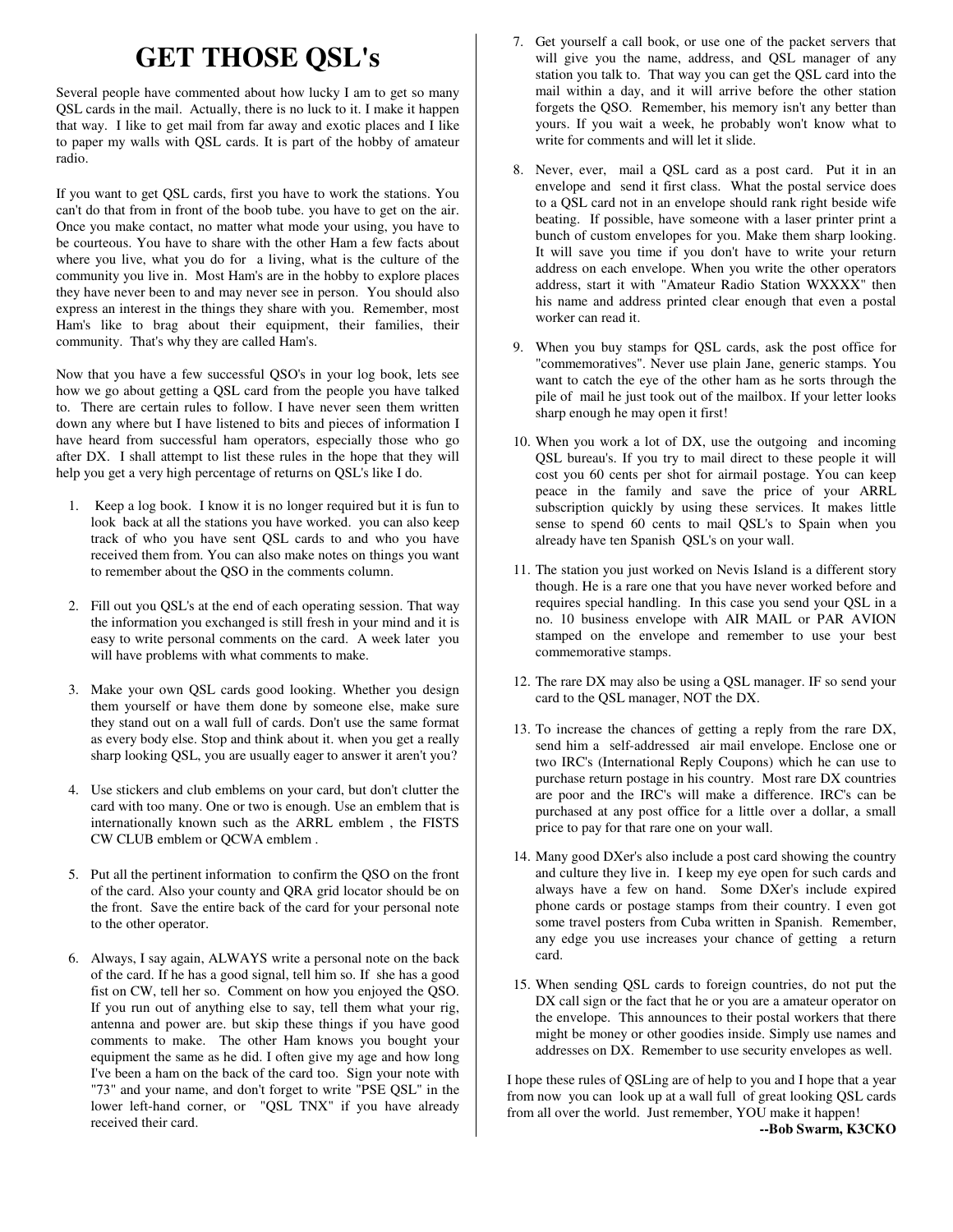This page will contain page two of the "alphabetized by call sign" roster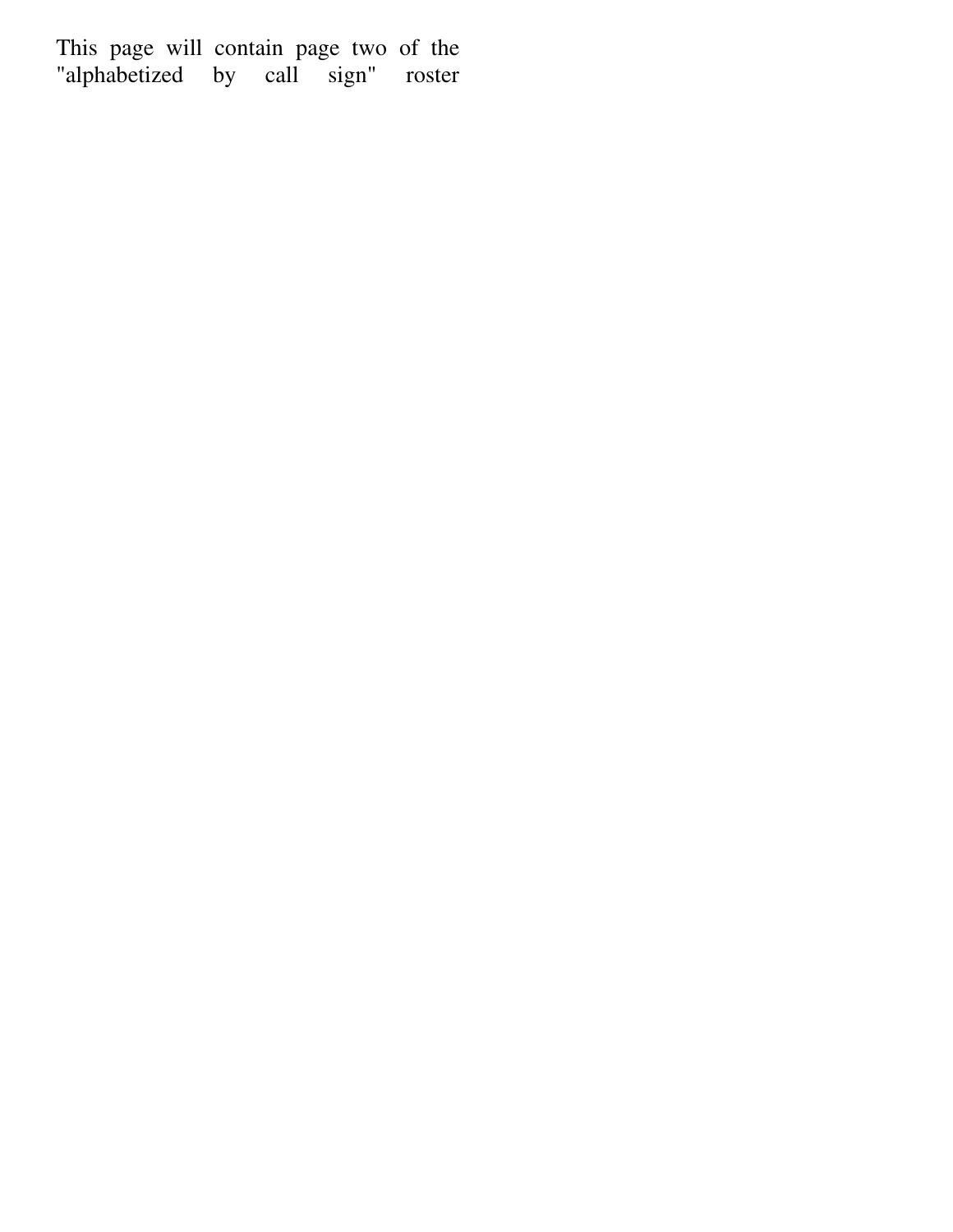This page will contain page one of the alpha by name roster.  $\overline{\phantom{a}}$  by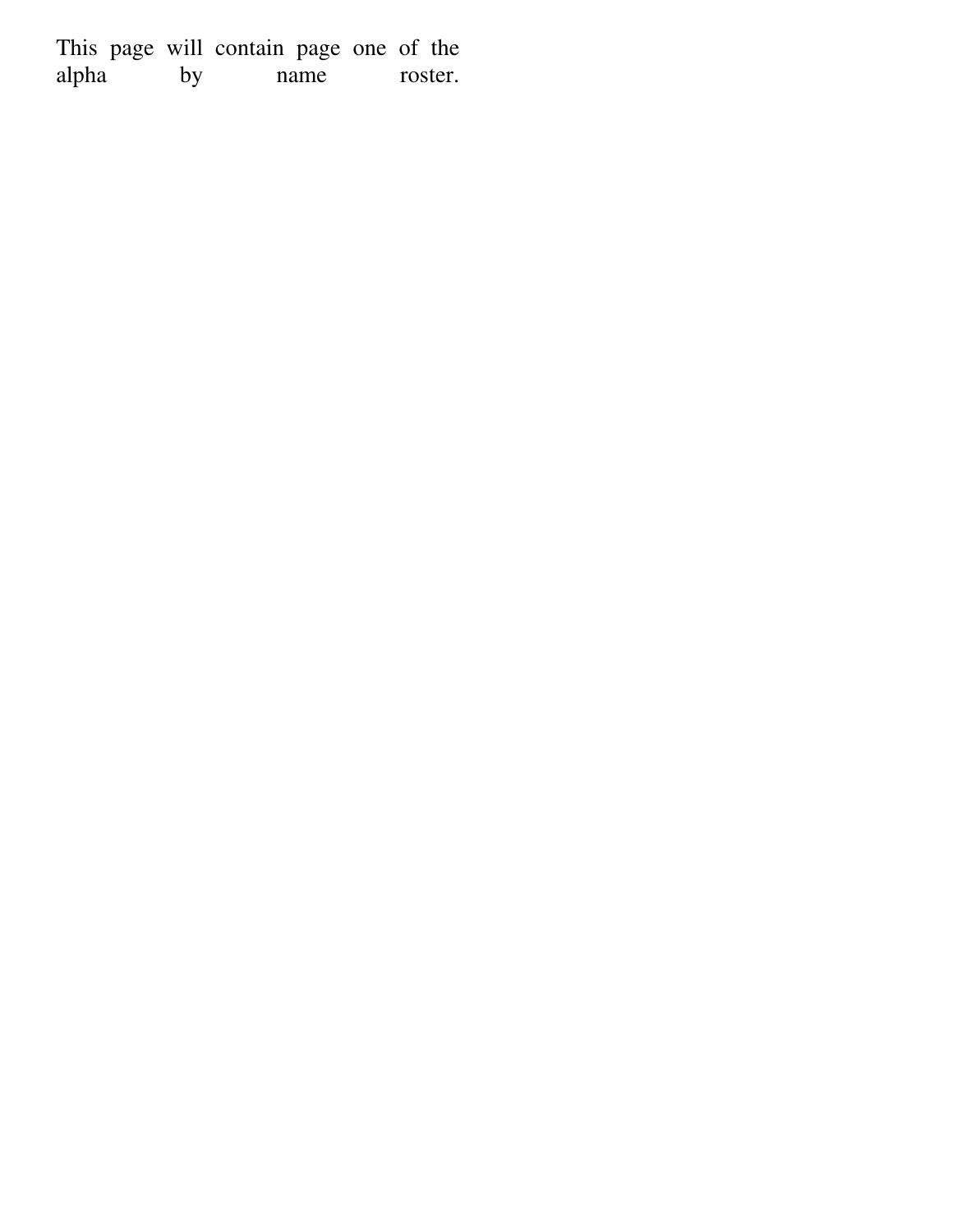This page will contain page two of the alpha by name roster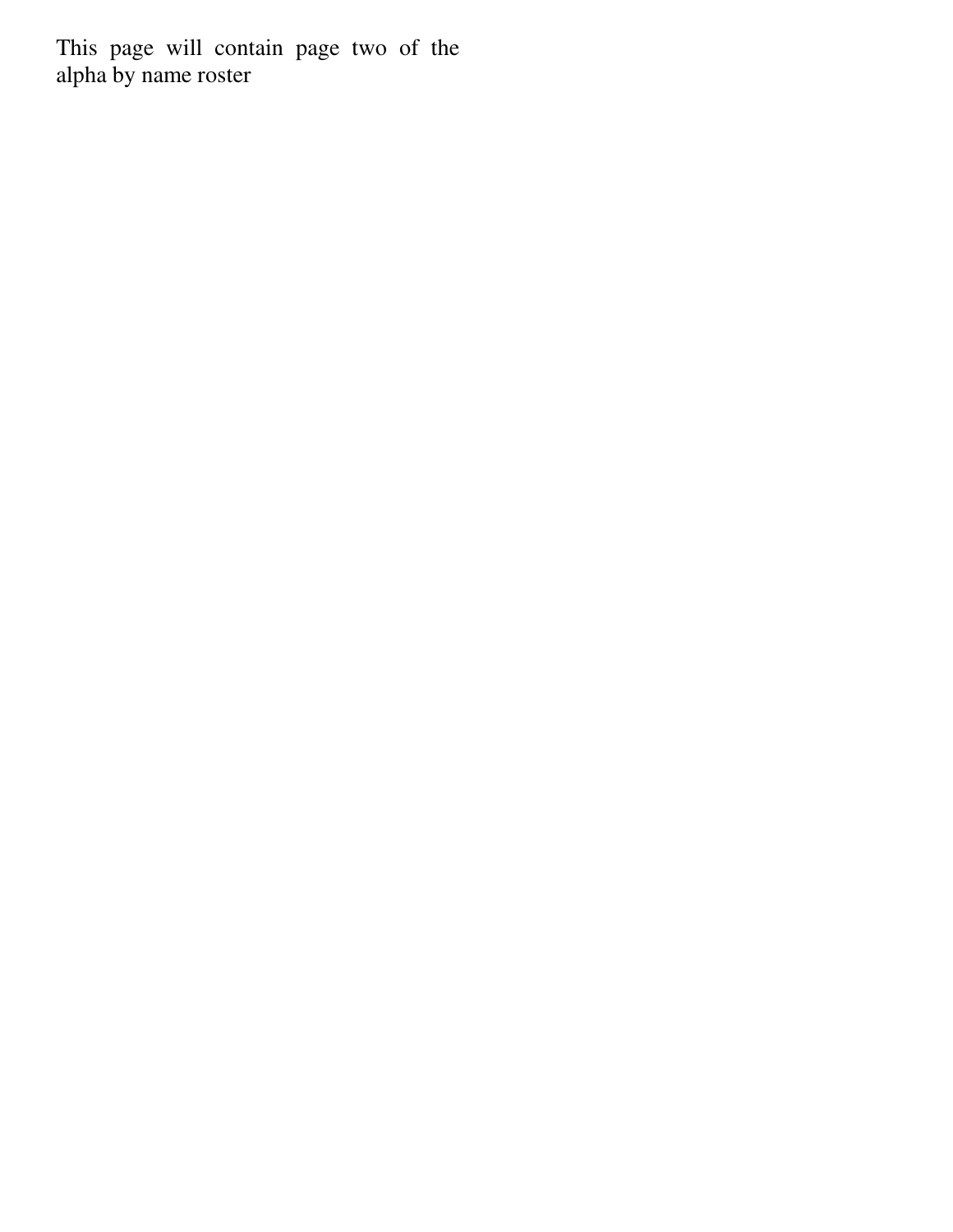#### **RAC Minutes Corry Red Cross Building Tuesday 7 January 7, 1997**

Meeting called to order at 7:30 PM by WB3AYW (President) with 12 members and 1 guest present. Each person introduced themselves including W3GHO Vice President, KE3PD Secretary, and N3GCY treasurer.

#### **Reports**

KE3PD gave 3DEC96 minutes and N3GCY gave treasurers report. Motion for acceptance by WA3HDK, seconded by N3WNP.

#### **Old Business**

WT3O questioned if QSL card was sent to SWL listener as noted in December's meeting. W3CG said yes.

WA3HDK gave newsletter costs, etc. WA3HDK presented check and letter from K3AQR for work done by club for the Ham of Year Award. Check was for \$15 and it was decided to credit \$5 of it for K3AQR 1997 membership dues. Check given to treasurer.

WT3O noted check received for \$200 from VFW for 5DEC breakfast and said VFW was very happy with our performance. WB3AYW said next breakfast is 27 April 1997, a Sunday, at Corry VFW.

WT3O Regarding 50/50 winner Vickie Snyder, can't find her. Post office unable to give address. He will pursue more avenues for present. WT3O also turned over the check for \$200 plus \$500 cash from 50/50 ticket sales to treasurer N3GCY. WT3O said plaque for VFW appreciation (of sponsoring our breakfasts) was available at TJ jewelers in Corry for \$16.95 plus about \$0.15 per letter for engraving. WT3O will purchase it when general wording is decided. WA3HDK will work with WT3O to decide wording. Next club meeting will decide who will present plaque to VFW on 2/11/97.

WT3O gave N3QCY receipt from club's donation to The Stanbro Fund.

#### **New Business**

N3WNP noted Westfield, NY hamfest on 2/15/97.

WB3AYW 2M spare antenna tabled for now. Guy wire covers not on yet. WT3O noted electric company may do it.

WT3O questioned about a key in desk at Red Cross building for radio cabinet. WB3AYW will check it out.

WB3AYW Repeater committee will be WB3AYW, WT3O, WA3HDK, KE3PD. W3TO is repeater trustee. WT3O is net control officer. KD3II noted tower ownership transfer to RAC is at a standstill.

N3GCY showed print of club logo which he and K3CKO did.

WT3O passed a project sheet around for people to look over and build if they care to. WT3O said station manager of Corry radio station could be available to speak at a meeting of our club. WT3O will contact him for our March meeting.

Additional 50/50 winner tonight WT3O, \$6.00 (W3BZJ wasn't here so everyone got a chance to win). Club share was \$6.00.

W3GHO motion to adjourn. 2nd by WA3HDK 8:31 PM.

**NOTES**: Dues K3KI, KD3II and N3NWS paid 1997 dues. KD3II will present bill for Hopkin's fruit basket we got them for Christmas at next meeting.

#### -**-KE3PD Frank, Secretary**

#### **RAC Minutes Corry Red Cross Building February 4, 1997**

\_\_\_\_\_\_\_\_\_\_\_\_\_\_\_\_\_\_\_\_\_\_\_\_\_\_\_\_\_\_\_\_\_\_\_\_\_\_\_\_\_\_\_\_\_\_\_\_\_\_\_

WB3AYW called meeting to order at 7:28 PM. Sixteen members present. Officers present WB3AYW, president and KE3PD, secretary. N3GCY treasurer and W3GHO vice president are absent. All members gave their name and callsign.

KE3PD read 7 Jan minutes and also treasurer's report. Approved motion W7RVY, 2nd W3BZJ.

WA3HDK gave costs for last newsletter.

#### **Old Business**

WA3HDK. Vickie Snyder (winner Christmas party 50/50 ticket drawing) has been located. WT30 and N3GCY will contact her to identify and present check for \$250.

WT30 RAC has been requested to furnish help for "fly in" breakfast. No date yet. N3GCY will pursue.

W7RVY Questioned where tower property paperwork is at.

WB3AYW no action at present.

#### **New Business**

WA3HDK Distributed ARRL and 10/10 bulletins. Noted contents of some.

WT30 Requested notices be sent to members not paid up for 1997. WA3HDK will send notices later in 2 weeks.

KE3PD Noted dues paid since last meeting - 8 people. Also K3HWL gave \$15.00 extra for ad in next newsletter.

WB3AYW Noted Chautauqua Co. Amateurs hamfest 2/15 and Lake County 3/23.

W3XE Note Conneaut, OH hamfest 3/9.

WB3AYW Noted 4/27/97 RAC breakfast at Corry VFW. Need at least a firm 7 workers per shift. Also sent around literature for club projects.

N3WNP Commented on the project sheets he bought tonight.

WT30 Need to get manager for field day in June, WB3AYW will contact W3GHO regarding subject.

WT30 Won 50/50 Drawing, \$7.50 for him and \$7.50 for RAC. Members renewed for 1997 at this meeting were Cliff, KE3SM, Dave WX3E, Judy N3OZH, Sam N3UDS and new member Richard N3YPT.

Meeting adjourned 8:11 PM motion. W7RVY, 2nd WT30.

**--Frank KE3PD, Secretary**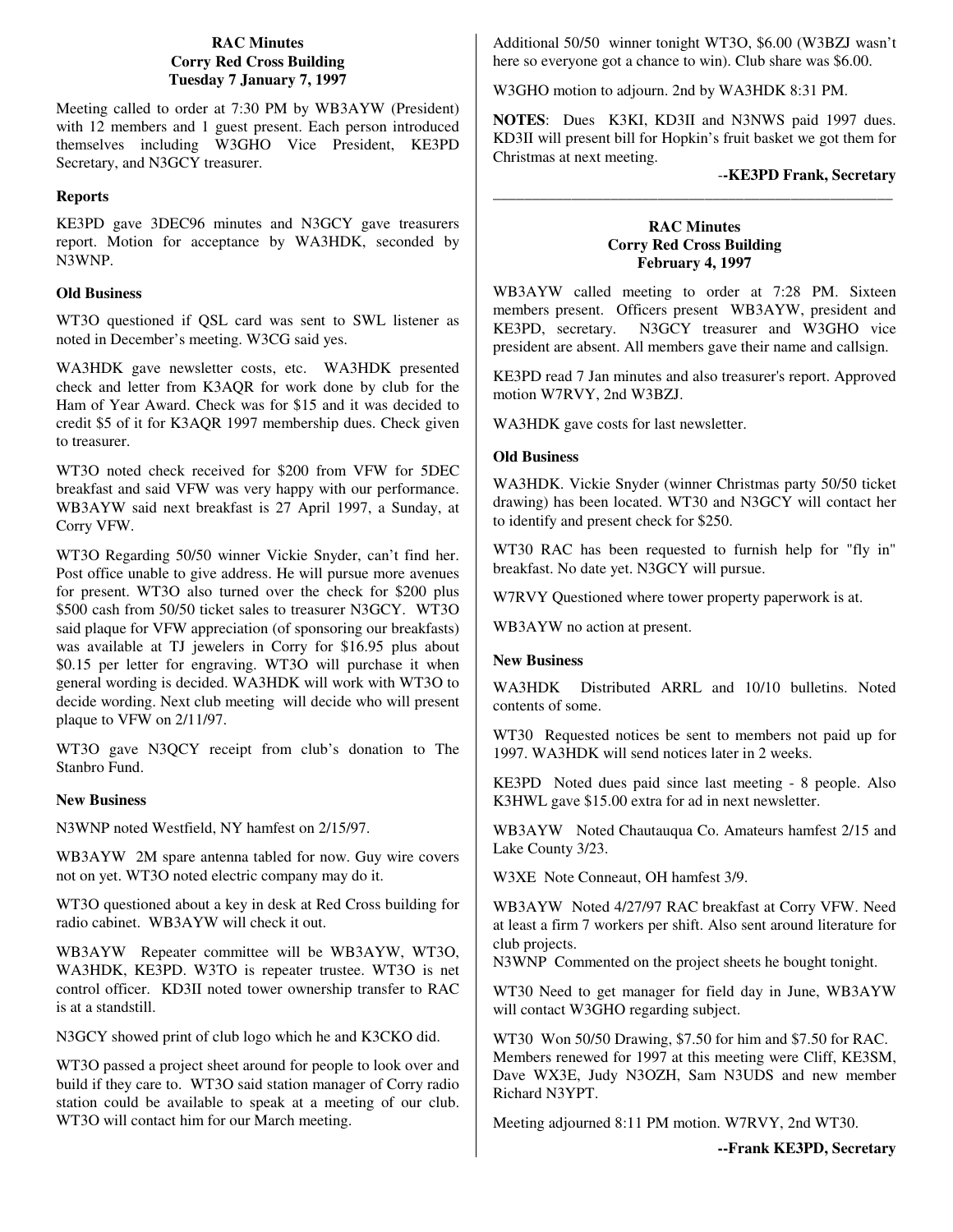#### **RAC Minutes Corry Red Cross Building March 4, 1997**

WB3AYM called to order at 7:28pm. 18 members present, WB3AYW President, KE3PD Secretary and N3GCY Treasurer present. W3GHO VP absent. All members introduced themselves and new members N3YEU and N3YGQ also.

KE3PD read 2/4/97 minutes. N3GCY read present treasurer's report to date. Both accepted - no objections.

#### **OLD BUSINESS**

K3CKO noted JOTA dinner attended and RAC received recognition for their participation. Noted he received 10 QSL cards for 35 contacts. A job well done Bob.

WT3O still trying to get Corry radio station (WWCB) manager to come to a future meeting. No responses to phone messages left. Jim also noted some of future WWCB plans he heard of. Also noted our 444.800 repeater was tuned up by KE3JP on 2/27/96.

KD3II got 1 guy wire cover on tower.

#### **NEW BUSINESS**

W7RVY questioned if anyone had sent letter to FCC regarding frequencies auctions? KE3PD wrote per instructions in QST.

WA3HDK needs articles for next newsletter. It will be distributed at April 1st meeting. Also presented bill to treasurer for last newsletter. Also sent out 26 letters to 1996 members for dues request.

N3GCY noted he received bill today for flowers sent to KA3WNL's dad.

WA3HDK made motion for a budget committee to be formed, 2nd by W7RVY. Voted by members present to be 3 including treasurer. WB3AYW selected N3XTA, WA3HDK, and N3GCY, treasurer.

N3LBI requested call signs of members with 2 meter and 6 meter SSB capability - for Erie County emergency use.

WT3O questioned if any field day action yet? WB3AYW has not got response to his telephone call to W3GHO. N3GCY and K3CKO volunteered to handle field day.

WB3AYW said Club officers and committee managers meeting will be scheduled at April's meeting.

WB3BZJ motioned that WT3O and N3GCY be given credit for checking in on net when they were at VFW meeting presenting the RAC plaque.

WA3HJC asked if any action on 2 meter rig for Red Cross Bldg? General discussion by group. W3AHH will bring his down for any emergency. WT3O and W3AHH will test out equipment.

WA3HJC noted color monitor in WSEE for Skywarn use.

WT3O read letter regarding Skywarn training from Cleveland. WT3O and KE3PD will approach local area fire and police departments to see if they are interested in training classes.

WT3O recommended a donation cup be put at coffee pot to help defray cost of donuts, coffee, etc. WB3ZJ motion be done, 2nd KA3WNP. KD3II cup already there.

N3GCY gave comments on his trip to Edgewater, Florida and attendance at local Ham Club meeting. Very receptive to his comments there and he is in contact with them by e-mail.

General discussion on 220 Mhz and 6 meter repeaters. No action taken.

50/50 drawing \$9.00 won by KE3PD. Club share also \$9.00.

Motion for adjournment W7RVY, 2nd W3BZJ at 8:54 PM.

**--Frank KE3PD Secretary**

# AMATEUR RADIO. .

 *Do we distill order and meaning out of the chaos of everyday life? Are we deaden ed by a constant electronic barrage of facts or pre-selected images? What is the future of amateur radio?*

 **--K3HWL**

**FOR SALE** Astron 35M PS, \$140: Astron 11M PS, \$55; Alinco DJ-508T dual band HT with 3 batteries, hand mike, W & W Deluxe charger, mobile power cable. \$275. All items mint. Greg AA2FX, 663-0609

### \_\_\_\_\_\_\_\_\_\_\_\_\_\_\_\_\_\_\_\_\_\_\_\_\_\_\_\_\_\_\_\_\_\_\_\_\_\_\_\_\_\_\_\_\_\_\_\_\_\_\_ **RAC SALUTES** *Robert E. Bair, WA3HDK*

In this issue we feature Bob Bair, WA3HDK. Bob graduated from Green Township High School (Indiana County, PA.)in 1952 where he was third in his class. After "a stint with Uncle Sam," he graduated from Indiana State Teachers College in 1960 with a major in Business Education. He went on to receive his Masters at Indiana University in 1974, majoring in Learning Resources.

Bob ran a professional photography business in Indiana County working mostly candid weddings and kids. He handled development services for three drug stores and ran as high as 20 rolls of film per day. In 1960 he closed his photography business due to his school load and soon after took a job teaching typing at Mount Lebanon, PA.

He then took a job teaching Business subjects for Union City schools. Four years later he made a move to Erie Business Center on 9th Street where he taught mostly typewriting for 4 more years. He left Erie Business center and worked at the General Electric Company , Transportation Systems Business Division for one year where he wrote technical manuals for radio-remote control systems for railroads. He was then offered (Continued on page 9)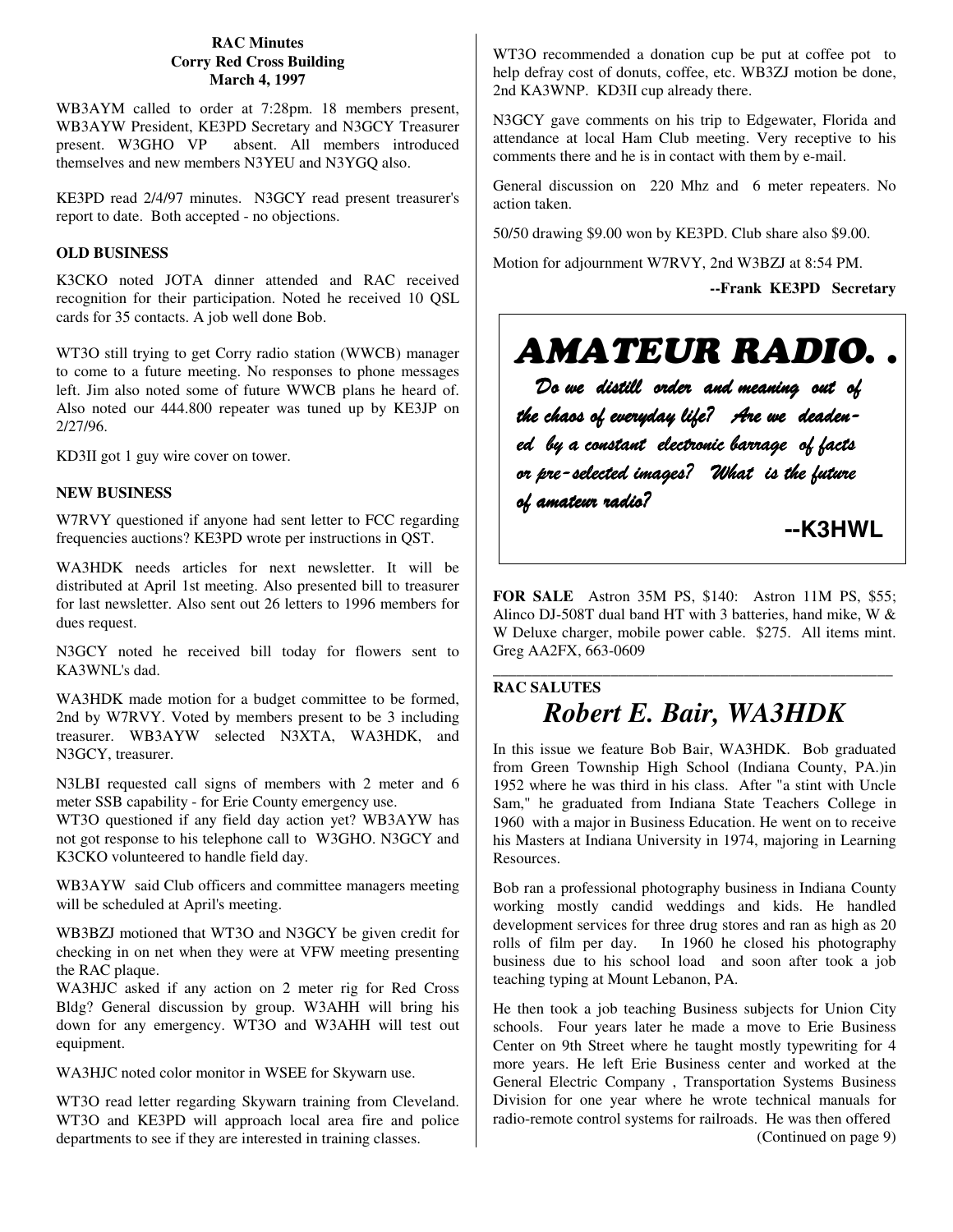and accepted a position from the Wattsburg School District where he taught business subjects until he retired in 1992. While at Wattsburg, Bob designed and supervised the wiring of the new High School for cable TV. He also designed a complete TV studio which was never built due to lack of appropriations.

Bob met his XYL, Marlene, WA3BLN, at Erie Business Center in 1967 and they married in 1969. They lived on Station road a few miles southeast of Interstate 90.

In 1985, the day after "the tornado", they looked at a house on Fenno road outside of Beaverdam. They decided to buy despite the total destruction across the road., and became residents of our fair community.

While Bob was teaching in Erie, he attended the Radio Association of Erie ham radio classes and met a ham operator named Bart Geer, W3SN. In 1965 Bart gave Bob the Novice and Technician tests and Bob got his amateur call, WA3HDK. His first transmitter was a Heathkit DX 100 which he bought used. It had been stored in a basement so long the shafts on the potentiometers and tuning capacitors were rusted and had to be freed up. There was also rust on the chassis causing the 5R4 high voltage rectifier sockets to arc to ground. Bob had to rebuild the HV section, mounting the 5R4 sockets on standoffs. His first receiver was a Lafayette KT 320 which he built from a kit. The dial backlash was "something else" and the KT-320 was soon replaced with a Hamerlund Super Pro SP600 obtained through MARS channels.

Most of his operating was on the Military Affiliated Radio Service frequencies operating both AM and RTTY. He operated on six meters with a Gonset rig and a 6-element wide spaced beam acquired from K3SBU. The acquisition of a Lafayette HA 460 transceiver brought Bob into the "state of the art" category. When I first met Bob he was running this HA-460 transceiver in a Pontiac with a "squalo" antenna on the roof. A "sqalo" is a half wave dipole bent into the shape of a square and mounted on a car roof with suction cups. Bob and I both drove Station road on our way home and talked on 6 meters often. At that time Bob had a ham shack set up in a bedroom and sporting a Central Electronics CE-20-A Single Sideband Exciter and a home brew sideband linear built out of 1625 tubes which ran about 100 watts. His Teletype equipment was a Western Electric Model 15. He later added a Model 19 and a reperforator. He had a tower with six meter and HF antennas on it.

Eventually Bob went first class with a Swan 400. Then he won a Ten Tec Delta at the Erie hamfest but didn't like it because of frequency drift. The next year Marlene won a Yaesu 757 as a door prize at the same hamfest and it is the rig Bob still uses as a HF station. He says the local hams wouldn't talk to him for a while after that!

Bob was not then and is not now a big fan of CW, preferring to take a dose of castor oil to being forced to operate CW. He conveniently misplaced his key a long time ago.

Sometime in the early 70's he put the first Pennsylvania Army MARS 2-meter repeater on the air from that Station Road location. Solid coverage extended to the hill just north of Hydetown.

Bob lost a lot of equipment to a major lightning strike while he still lived on Station road. The direct lightning hit vaporized a Ringo Ranger at the top of his tower, came into the shack where it fused equipment cabinets together and fried the Swan power supply, then entered the AC lines where it took out his audio system, garage door opener, and blew the main fuses. One of the glass fuses was blown out of it's socket with such force that it left an imprint in the electric pannel door as if it were die stamped..



The first thing Bob did after he retired was to get an advanced class license. Bob's present station is the dream of any Ham operator. He has an entire room to himself with two long tables , one on the east side of the room and one on the west. On these tables are three IBM computers networked together and one notebook computer. The computers are loaded with about every kind of software there is including Ham, Business, and graphic arts. There are four printers attached to his system-- a laser jet, an ink jet, a daisy wheel and a dot matrix. There is also a flat bed scanner and a digital camera. There is the Yaesu 757GX, a Yaesu 757AT automatic antenna tuner, and a Yaesu YO-310 tuning scope. There is a Kenwood TS 50 with Automatic tuner sitting there temporarily until it can be mounted in his pickup. There is a AEA PK232MBX which runs as a packet node and a mail box 24 hours a day. The RF is from an Alinco DR-1200. An Icom IC2340H dual bander rounds out the RF deck.

Even though Bob is retired, he still likes to do a little teaching. He has elmered WA3BLN, N3UBZ, N3XFQ, and N3WNP. He is willing to teach any Ham anything he knows about Ham Radio. This last fall he worked the Boy Scout Jamboree on the Air as an operator for W3YXE. It was a joy to my eyes to see a man who loves to work with children, and it was obvious that the boys enjoyed having Bob there.

Bob's hobbies are his Photography, gardening, woodworking, and computers as well as his radio. His Organizational memberships include: lifetime member of the ARRL, Army MARS, American Legion, Penna State Education Association, and 12 years in the Radio Amateurs of Corry where he has served as secretary, Vice President and News Letter Editor.

**--Bob Swarm, K3CKO**